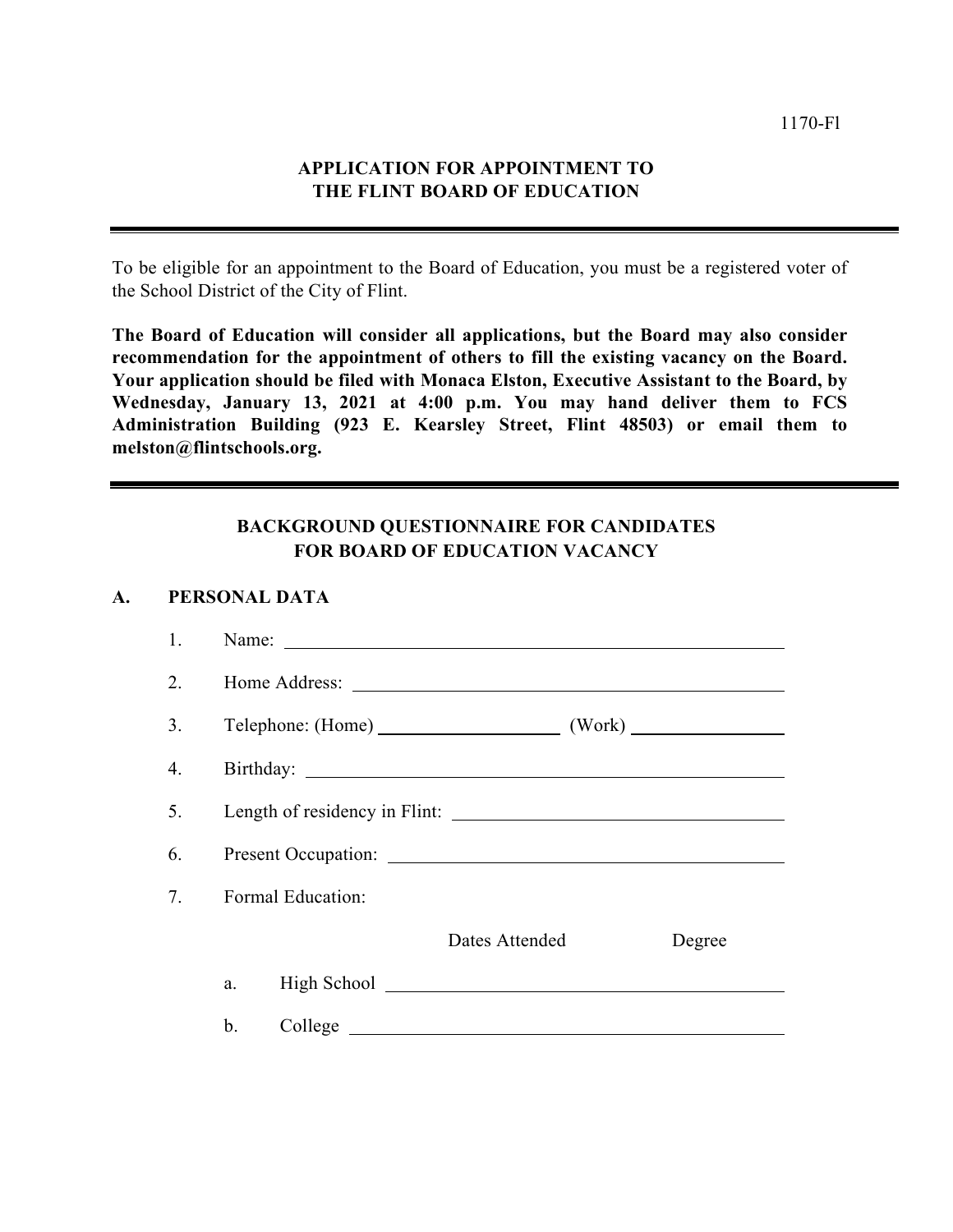- 8. Have you ever been convicted of a felony?
- 9. Briefly describe experiences with other civic, community or professional organizations which you feel would be relevant to your responsibilities as a member of the Flint Board of Education.
- 10. What are the particular or added dimensions which you would bring to the Board if selected for the appointment?
- 11. Why do you want to be a member of the Flint Board of Education?
- 12. What do you think is the purpose of the Flint Board of Education?
- 13. The Board of Education may appoint members to fill vacancies only until the next regularly scheduled school election which is on May , 20 . If appointed, would you plan to seek election to fill the remainder of the vacated term at that time?

 $Yes$  No  $N$ o

14. Do you have children attending Flint Community Schools?

Yes No

15. If funding is available, will you be willing to become a certified Board member?

 $Yes$  No  $No$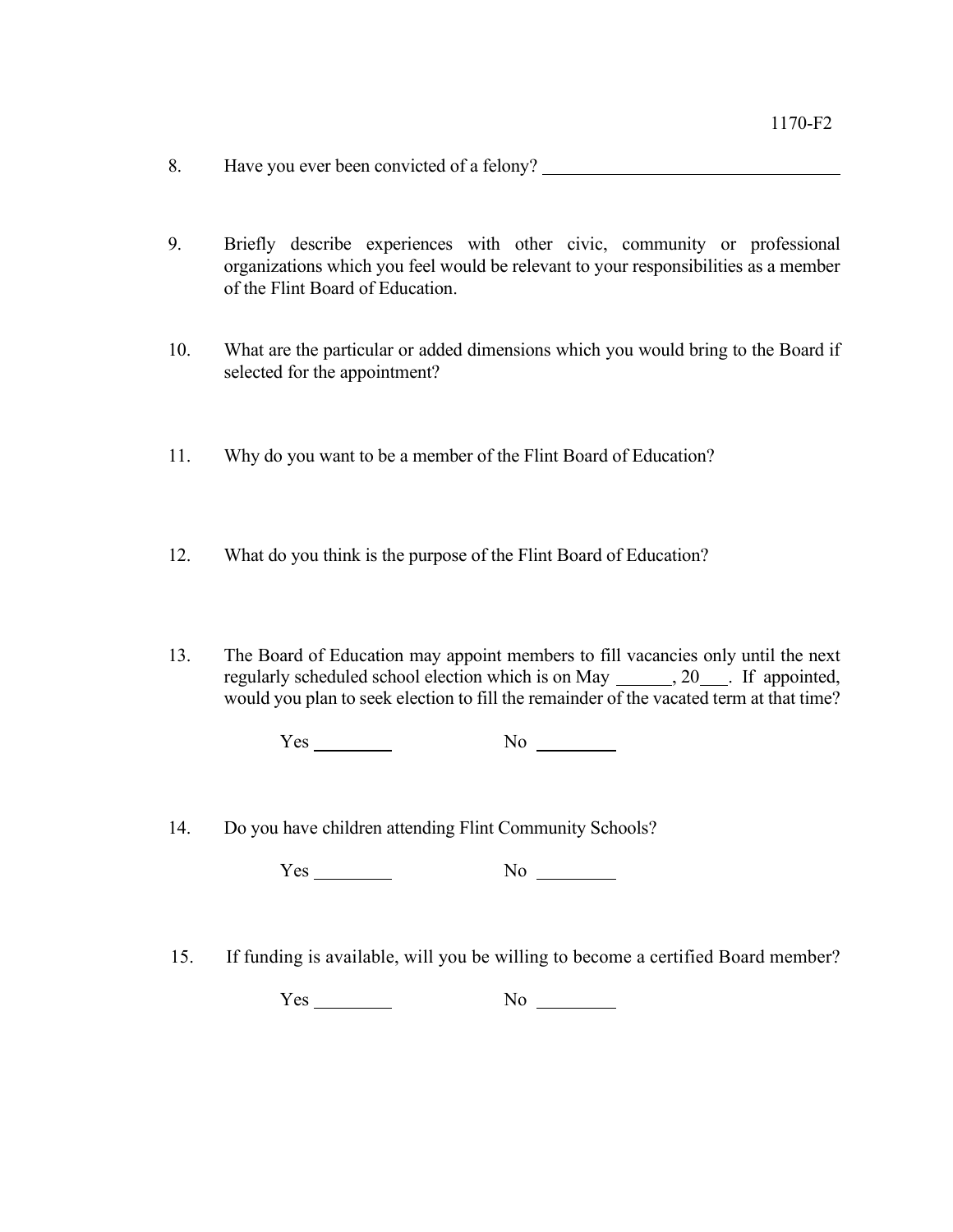## **B. TIME AVAILABILITY**

- 1. Approximately how many hours per week would you be prepared to devote to Board of Education meetings and other activities?
- 2. Please check in the chart below any periods when you definitely would NOT be available to participate in Board activities.

|                          | Mon. | Tue. | Wed. | Thurs. | Fri. | Sat. | Sun. |
|--------------------------|------|------|------|--------|------|------|------|
| Morning<br>8:00-12:00    |      |      |      |        |      |      |      |
| Noon<br>12:00-1:30       |      |      |      |        |      |      |      |
| Afternoon<br>$1:30-5:00$ |      |      |      |        |      |      |      |
| Dinner                   |      |      |      |        |      |      |      |
| $5:00-7:00$<br>Evening   |      |      |      |        |      |      |      |
| $7:00-11:00$             |      |      |      |        |      |      |      |

**C. The following section is intended to seek your views on matters which come before the Board. Please respond as you see each question now, based on your knowledge and experience. There are no "right" answers to these questions; the purpose is to give Board members the benefit of your present feelings.**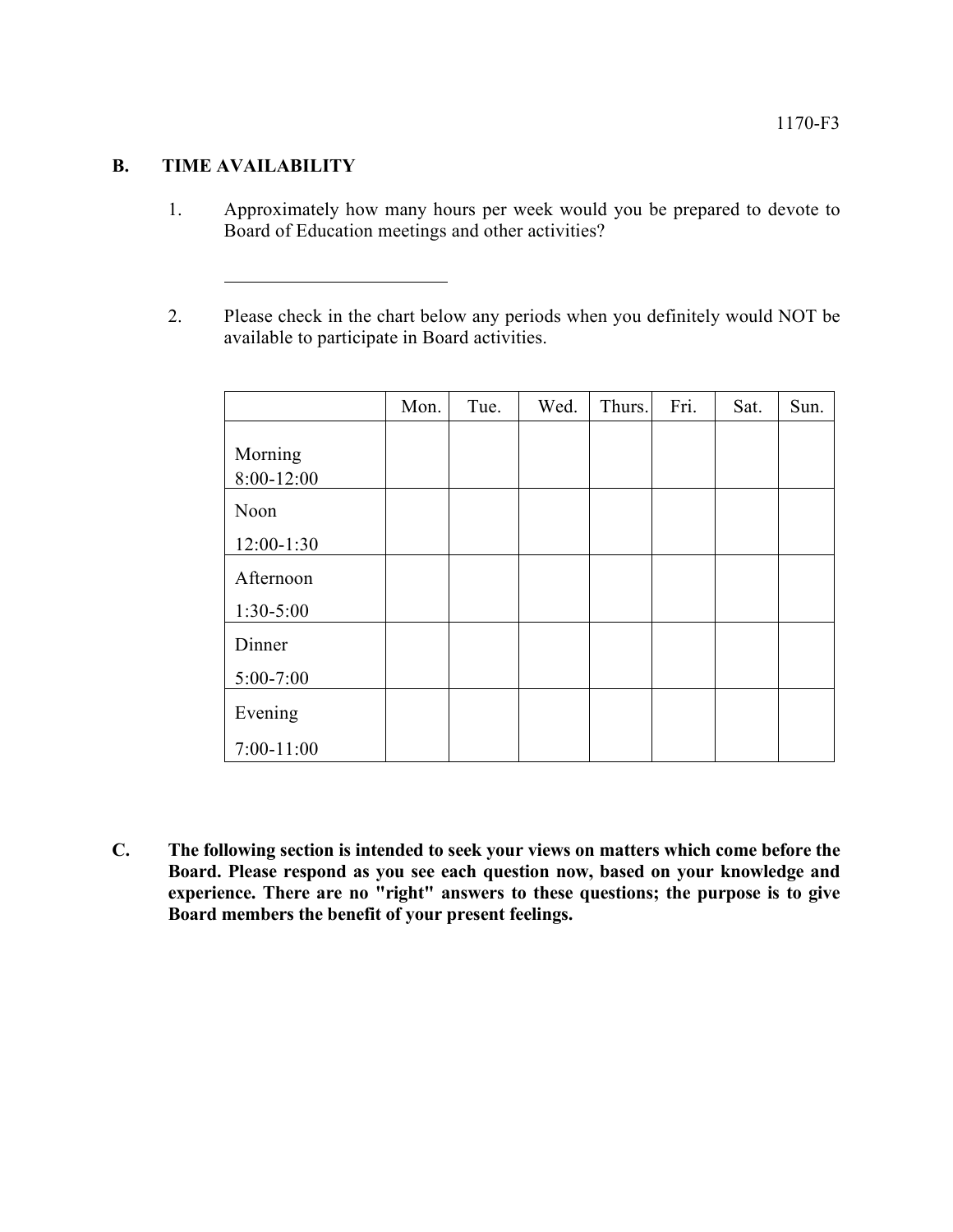- l. What do you feel are the three most positive aspects of the Flint Community Schools?
- 2. What do you feel are the three greatest problems facing the Flint Schools?

3. What is your understanding of how our schools are financed? How may the school district maintain a balanced budget?

4. What are your opinions with regard to providing educational alternatives in the Flint Schools at the elementary and secondary school levels?

5. What comments or suggestions do you have regarding the role of citizens and community groups in the Board's decision-making process?

6. What is your assessment of the strengths and weaknesses of the overall administration and operation of the Flint Schools?